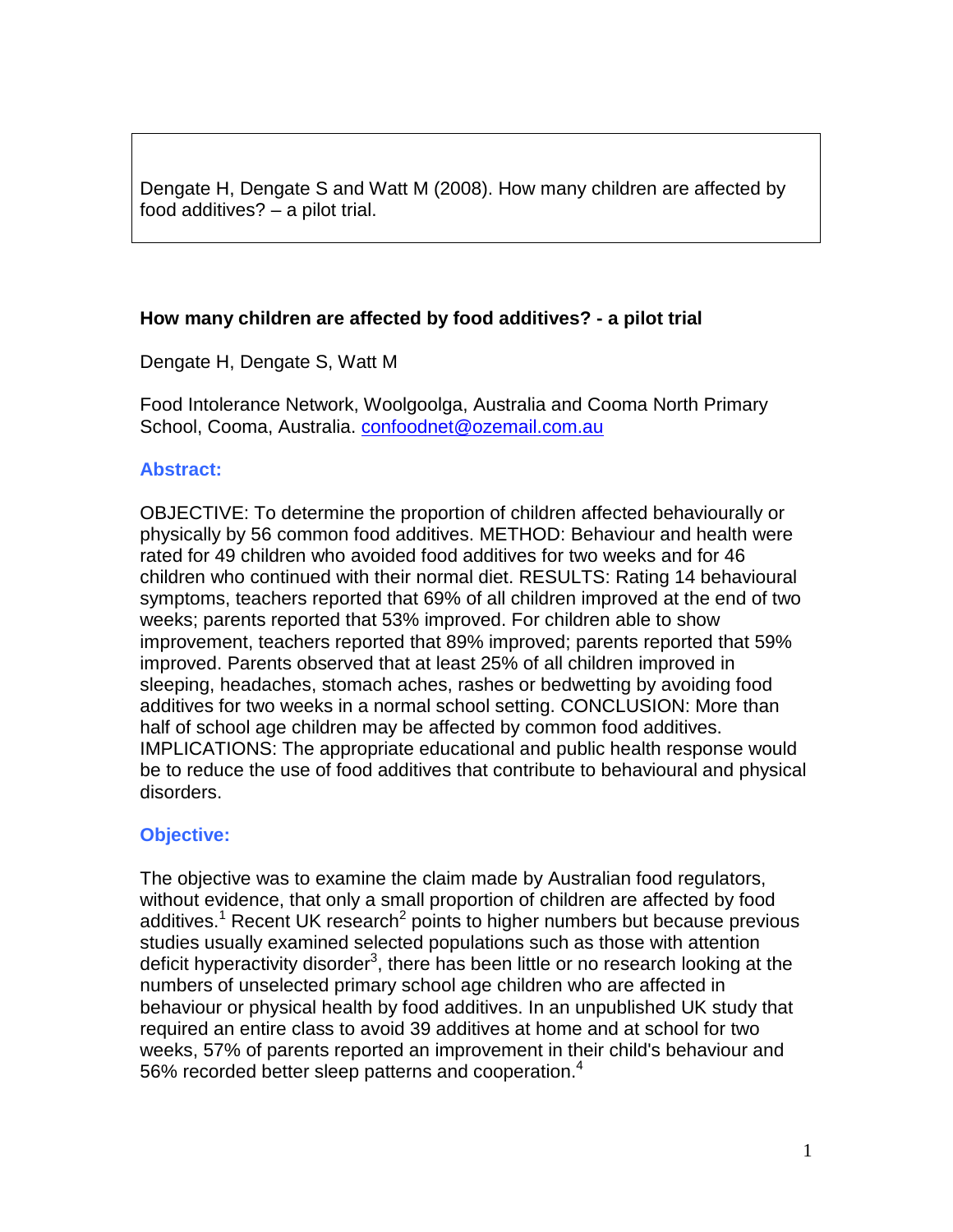### **Method:**

In August 2007, 95 students aged 7-12 in five classes at Cooma North Primary School, New South Wales, Australia, undertook an additive-free trial. 49 participating children in three classes avoided 56 common food additives at school and at home for two weeks while 46 participating children in two classes acted as a control, not avoiding additives. The decision on which classes would act as control and which would avoid additives was made at the immediate outset of the trial, based on which classes had the majority of parental permissions to participate.

The 56 additives avoided were those shown to cause problems in previous work $5$ namely

=============================================================

COLOURS (102,104,107,110,122,123,124,127,128, 129,132,133,142,151,155, and natural colour 160b (annatto))

PRESERVATIVES (Sorbates 200, 201, 202, 203, Benzoates 210, 211, 212, 213, Sulphites 220, 221, 222, 223, 224, 225, 226, 227, 228, Nitrates 249, 250, Nitrites 251, 252 and Propionates 280, 281, 282, 283)

ANTIOXIDANTS (Gallates 310, 311, 312, TBHQ 319, BHA 320, and BHT 321)

FLAVOUR ENHANCERS (Glutamates including MSG 620, 621, 622, 623, 624, 625, Ribonucleotides 627, 631, 635 and Hydrolysed Vegetable Protein (HVP)

=============================================================

Teachers rated control individuals, and both teachers and parents rated trial individuals, on a 1 (frequent) - 5 (not an issue) scale for 14 behavioural symptoms. The behavioural rating scale was based on that developed by Rowe and Rowe<sup>6</sup> but not scored according to their directions and included ratings of concentration, distraction, boredom, impatience, restlessness, impulsiveness, touchiness, noisiness and difficulty in controlling behaviour.

These 14 ratings were added together to provide two scores, one before and one after the trial, with their difference representing change in behaviour. The minimum score possible for an individual was 14 while the maximum was 70, thus a 4 point positive change was an improvement in behaviour of 7% assuming a linear response.

Children were similarly rated by parents for six physical symptoms: frequent headaches, stomach aches, or skin rashes; bedwetting or soiling; needs asthma medication; unhappy, anxious, depressed, or cries often; difficulty settling to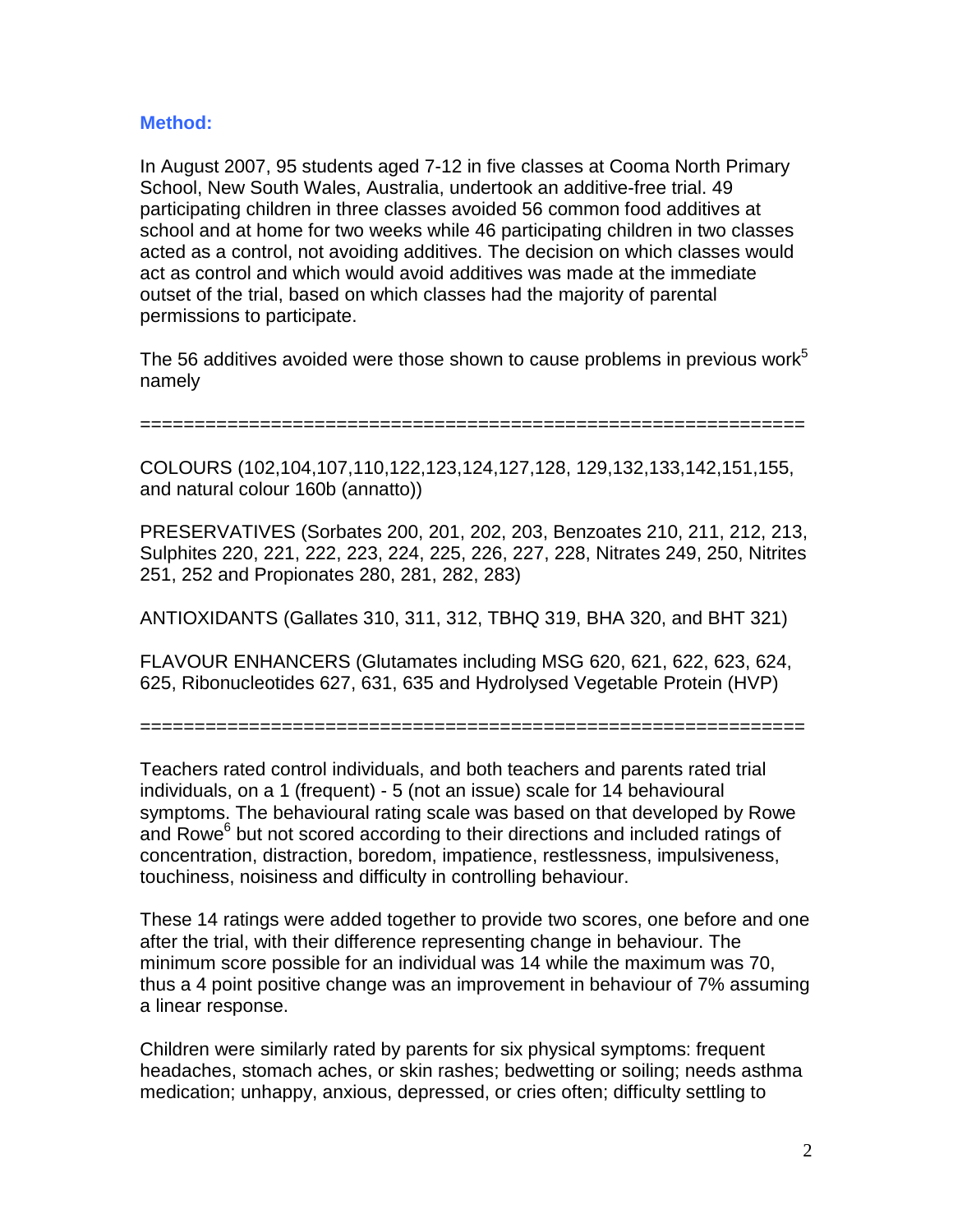sleep; and night waking or night terrors. The minimum score possible was 6 while the maximum was 30, thus a 2 point positive change is an improvement in symptoms of 8%. There was no control scoring for physical symptoms.

In the week before the trial commenced, teachers and parents were given a two hour presentation and children were given a one hour presentation on food additives and how to read food labels. The trial commenced on a Monday morning with a free breakfast of additive-free food for the whole school and the school canteen also removed additives for the period of the trial. Although salicylates<sup>5,7,8,9</sup> were not actively avoided during this trial, examples of additivefree foods and recipes provided included lower salicylate alternatives such as water, unflavoured crackers and lower salicylate fruits rather than higher salicylate products such as fruit juice or dried fruit.<sup>10</sup> Therefore some avoidance of salicylates may have contributed towards the results obtained.

# **Results:**

About 75% of those in the trial classes chose to participate and only four children dropped out during the trial. Withdrawal symptoms such as headaches, heightened irritability and sleep disturbance were obvious on days 4 and 5 and may have prompted these dropouts.

The results of the two control classes were aggregated for analysis, as were the results of the three trial classes, when it became obvious by crude statistical tests that there were no significant differences between these groups. Results are presented in Figures 1 and 2.



**Figure 1**. Change in behavioural scores by teachers and parents before and after a two week additive-free trial (● female ▲ male). Hatched area is an estimate of no observable change.

Teachers and parents were likely to report an improvement in an individual if the behavioural score change was more than 4. Parents reported a physical change if that score change was more than 2.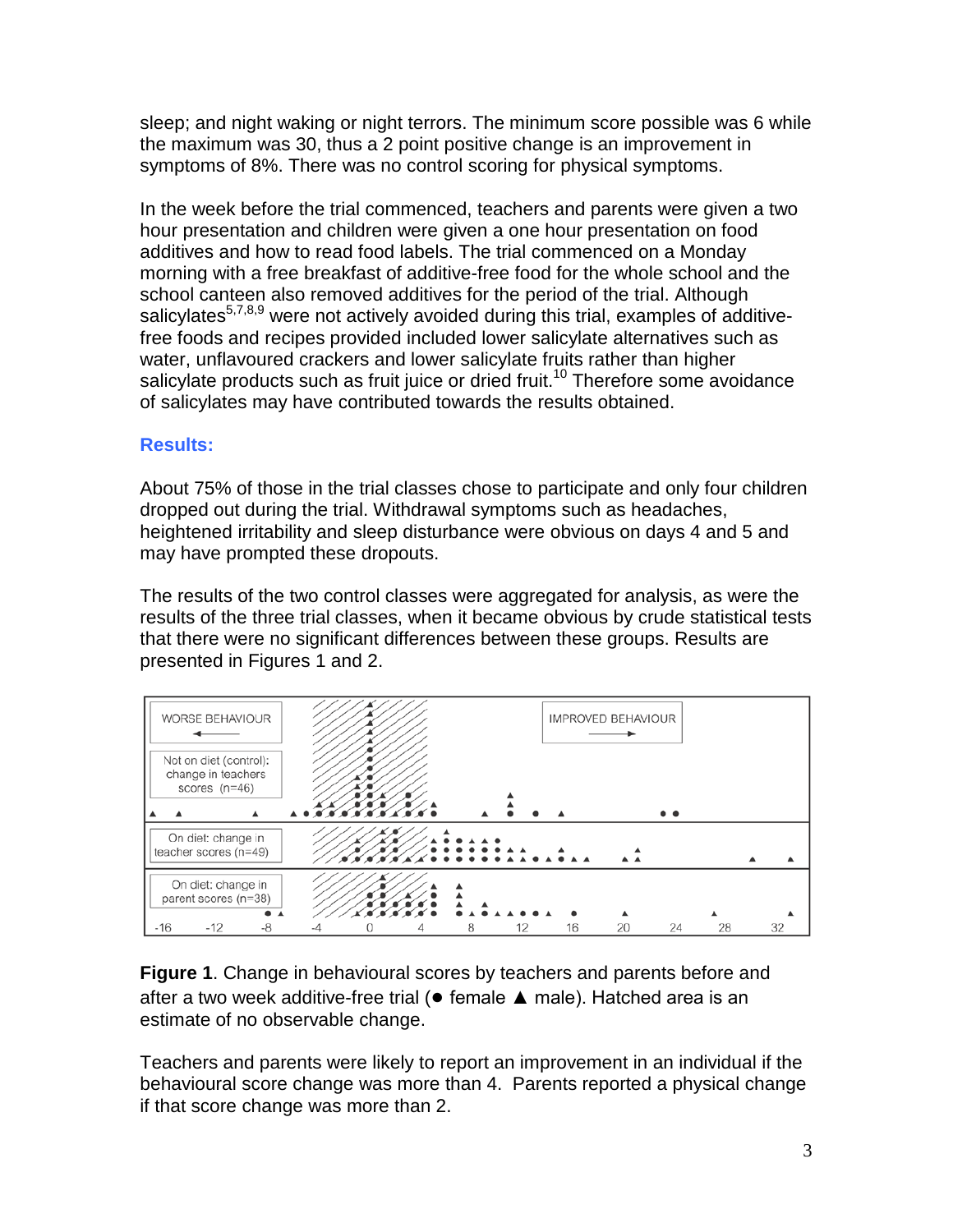In the control classes, teachers found that 22% of children improved, with a behavioural score change of more than 4 points, while 9% became worse. 27 of 46 control children had an initial score of 65 or less and so were able to display an improvement. The removal of additives from the school canteen may partly account for the average improvement overall of 2 points in the second week of the trial, which confounds the trial observations. It was noteworthy that the control results showed a wide range of positive and negative behaviour, while the trial results have very limited negative behaviour.

In the trial classes, teachers reported that 69% of all children improved, with a behavioural score change of more than 4 at the end of two weeks, while parents reported that 53% improved on the same basis. The teachers saw no children become worse during the trial, while parents reported worse behaviour in two children.

Taking the 38 of 49 children with an initial score of 65 or less and thus able to display an improvement of more than 4 points, teachers reported that 89% improved and none became worse. Parents reported that 59% of the children with an initial score of 65 or less improved and two (6%) became worse. There was only one child with an initial behavioural score of 19 or less and so unable to display worse behavioural change. This child was parentally rated and recorded an improvement of 33 points.

The main behavioural symptoms in which improvements were seen were that children were calmer, concentrated better and were more cooperative.



**Figure 2**. Change in physical health scores by parents before and after a two week additive-free trial (● female ▲ male). Hatched area is an estimate of no observable change.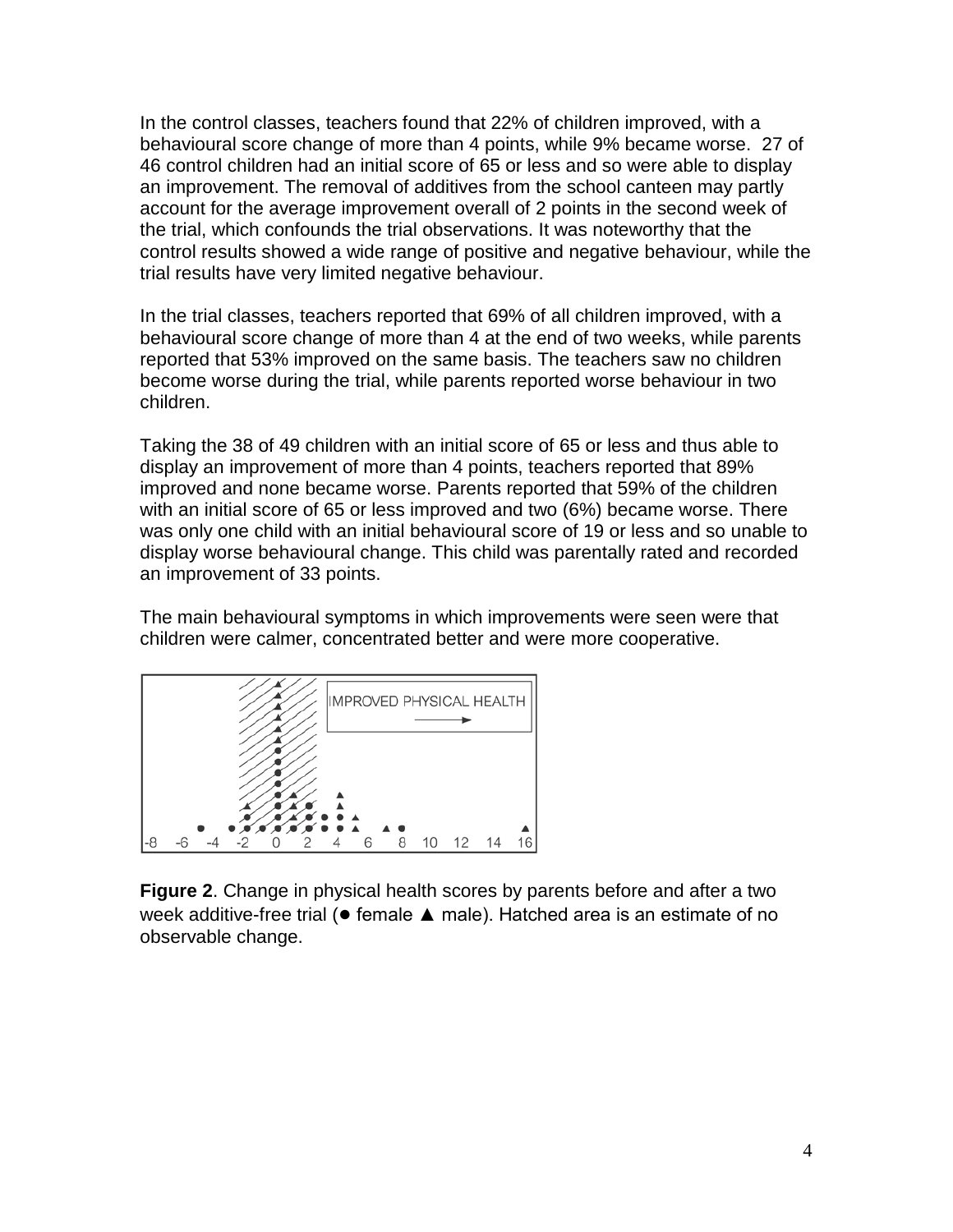Rating six physical symptoms, parents observed that 29% of all children improved, with a physical score change of more than 2, in sleeping, headaches, stomach aches, rashes or bedwetting by avoiding food additives while 2 (5%) became worse. Taking the 19 children with an initial score of 27 or less, who were therefore able to display an improvement of more than 2 points, parents reported that 58% improved and none became worse. There was only one child with an initial physical score of 9 or less and so unable to display worse physical change. This child recorded no improvement. The main physical symptom in which improvements were noted was sleeping.

# **Conclusion(s):**

More than half of the children in this trial improved behaviourally if they avoided common food additives for just two weeks. Parents observed that at least 25% of children improved in sleeping, headaches, stomach aches, rashes or bedwetting by avoiding food additives.

### **Implications:**

While the limitations of the trial design are recognised, results of this order have now been obtained at three different schools in NSW. The claim by food regulators that only "a small proportion" is affected is clearly not correct, nor is the claim backed by evidence. Reducing the use of food additives appears to be an effective method of improving classroom behaviour. Considering these results and those of the Southampton study, the appropriate public health and educational response would be to reduce the use of food additives that contribute to behavioural and physical disorders.<sup>2</sup>

#### **Acknowledgments:**

Thanks to the parents, staff, students and canteen staff of the Cooma North Public School for their help in running this trial, which was funded jointly by the school and the Food Intolerance Network [\(www.fedup.com.au\)](http://www.fedup.com.au/).

#### **References:**

1. Fact sheet: Effects of artificial colours on children's behaviour [Internet]. Canberra: Food Standards Australia New Zealand; [updated 2008 Apr 11; cited 2008 Jul 18]. Available from

[http://www.foodstandards.gov.au/newsroom/factsheets/factsheets2008/effectsofa](http://www.foodstandards.gov.au/newsroom/factsheets/factsheets2008/effectsofartificialc3893.cfm) [rtificialc3893.cfm.](http://www.foodstandards.gov.au/newsroom/factsheets/factsheets2008/effectsofartificialc3893.cfm)

2. McCann D, Barrett A, Cooper A et al. Food additives and hyperactive behaviour in 3-year-old and 8/9-year-old children in the community: a randomised, double-blinded, placebo-controlled trial. Lancet. 2007;370(9598):1560-1567.